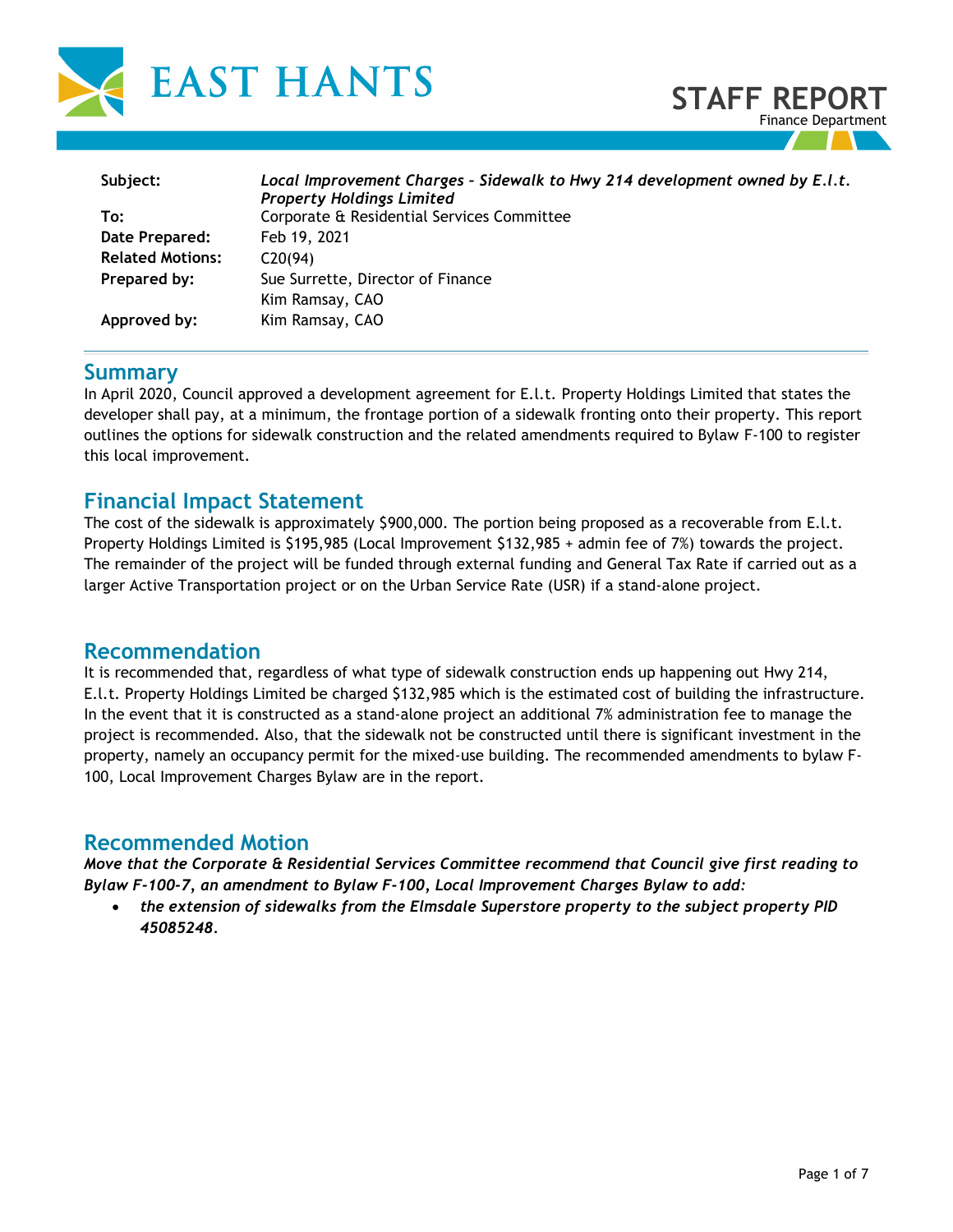# **Background**

## E.l.t. Property Holdings Limited – Development Agreement

In April 2020, Council approved a development agreement for E.l.t. Property Holdings Limited that states the developer shall pay, at a minimum, the cost of the sidewalk fronting on to their property as a frontage portion of the total cost of the sidewalk cost.

As discussed in the staff report on this development (*Resubmission of application by Leno Ribahi to enter into a development agreement for a mixed-use development*, dated February 28, 2020), policy ED34 of the Municipal Planning Strategy sets out requirements for Council to consider when reviewing an application for mixed use development on land zoned Regional Commercial (RC). One of these requirements is to connect the property to an existing sidewalk or trail network, if such a network is accessible.

There is no existing sidewalk or trail network for the development to connect to. A sidewalk along Highway 214, from this development to the existing Superstore sidewalk, would connect properties in this Regional Commercial Zone, along Highway 214. In January 2020, the cost of the sidewalk construction was estimated at \$600,000. Updated cost estimates have the cost of this sidewalk to be approximately \$900,000.

## Related Motion C20(94) – April 2020

Moved that Council give final consideration and approval to enter into a development agreement for a mixeduse development on land located at PID# 45085248, Highway 214, Elmsdale; with an amendment to the Development Agreement, permit section, as follows:

## *A Development Permit shall not be issued until a sidewalk from the Superstore to the subject property is an approved project of Council under the Local Improvement Bylaw with the owner of the subject property at minimum paying the cost of the sidewalk fronting onto their property.*

### Local Improvement - Background

Council has a local improvement bylaw that outlines how infrastructure projects in a specific area are charged to that particular neighbourhood. There are also instances from years past where projects have been done with agreements for repaying infrastructure loans are made with the property owners; these projects are often where some payments are made by the property owners and the Municipality agrees to pay the remaining costs upfront, to be repaid by future development. Staff have determined that these should be in Appendix A of the Local Improvement Bylaw (to come in a separate report).

In the case of sidewalks, there have been two instances where the cost of sidewalks has been recovered from adjacent property owners. In the 1990's there was a project to widen the road and add a turning lane on Hwy 214 by McDonald's – this was part of the McDonald's and Irving development agreements and included sidewalk installation as part of the project. At the time there were three other properties that were to be charged a fee should they eventually develop as commercial properties. Two of these three properties still have a charge pending.

The other instance was in the Elmsdale Business Park in 2012 where the cost of sidewalks/curb/ gutter, as part of the extension of Park Road, was charged to the existing private land owners as a local improvement. In 2008 the cost of upgrading Park Road to include sidewalks was not recovered from the private land owners as, in this case, the Municipality was upgrading the infrastructure to the benefit of the developer (East Hants) and not the existing property owners who had purchased land from the developer.

All other sidewalks on main routes through the corridor (Hwy #2 & Hwy #214) were constructed by the Municipality and paid for through infrastructure funding or through the urban service area rates in place at the time - using reserves or debt charges, approximately \$12.5 million worth of investment on Hwy #2. This funding model is the new precedent for sidewalk construction in the corridor.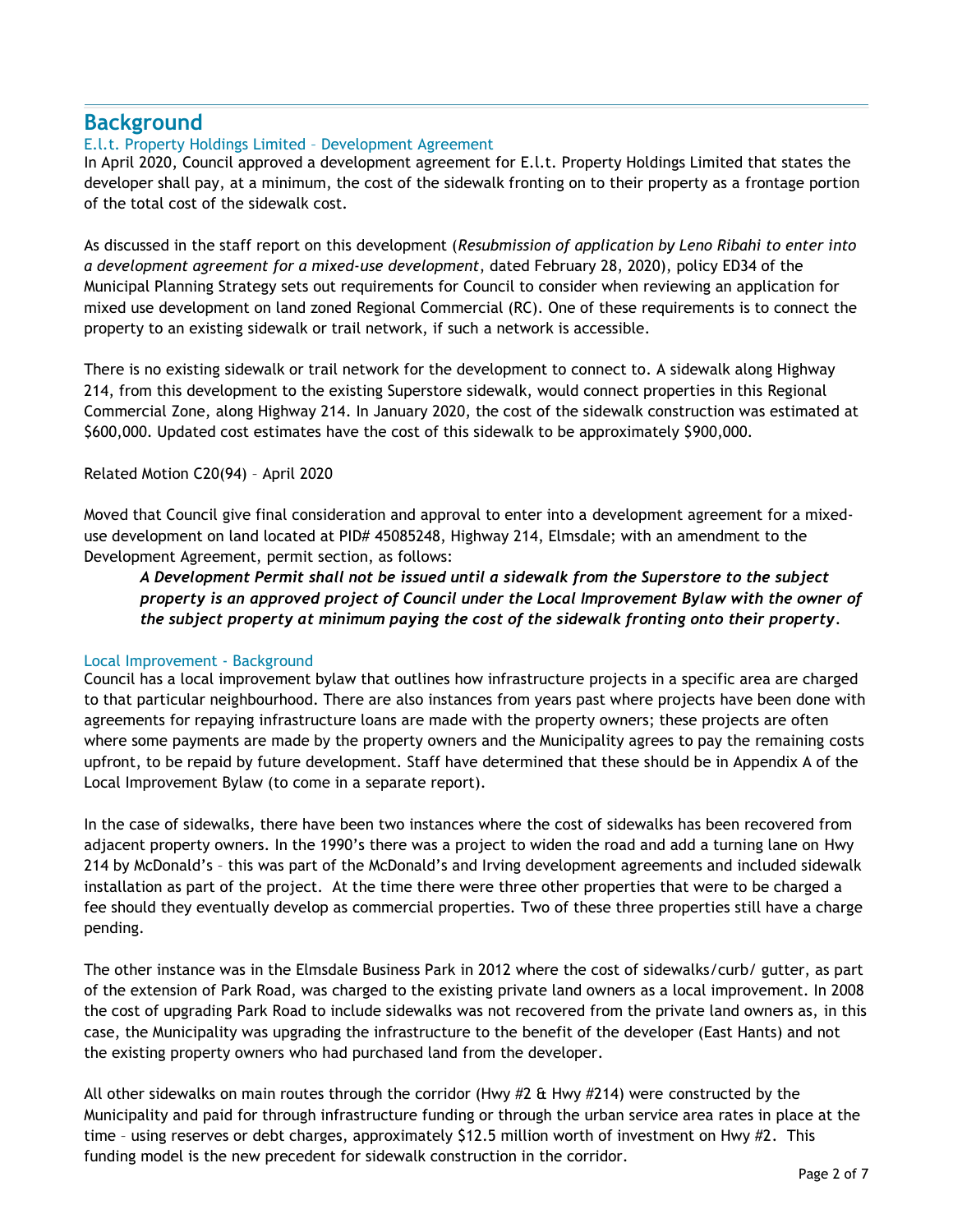# **Discussion**

With the requirement in the development agreement with E.l.t. Property Holdings Limited that the developer of this property be required to pay for at least the frontage of sidewalk along their property, Council needs to establish how and when the sidewalk will be paid for. In order to bring some certainty to the development agreement, the local improvement calculation needs to be added to Bylaw F-100.

## The Project

This project was not on the short-term capital plan for the Municipality however it would have eventually been needed as the growth management area was built out along the Hwy 214 commercial zone. The subject development is driving the need for this infrastructure and will be the trigger for this project to go forward. The questions become – when should the sidewalks be built? And who should pay the cost?

The Municipality should set the expectation of the earliest the project will proceed. The recommendation from staff is that a significant investment in the property should have taken place prior to constructing the sidewalk, this will avoid building a sidewalk without the demand at the other end.

The Municipality also needs to protect against setting an absolute value on construction as the timing of the development may be such that infrastructure costs are significantly more than the anticipated \$900,000 in 2020 dollars. In order to minimize municipal risk yet bring certainty to the developer, the \$900,000 estimate in 2021 should be increased each January  $1<sup>st</sup>$  by the Infrastructure Construction Index for Canada (ICIC), including (for the year 2023 and onward) the January 1<sup>st</sup> of the construction year. This index provides municipal government with information that can be employed in contract escalation, cost-benefit analysis, benchmarking studies and time series analysis.

About the ICIC:<https://www23.statcan.gc.ca/imdb/p2SV.pl?Function=getSurvey&Id=1277271> Data:<https://www150.statcan.gc.ca/t1/tbl1/en/tv.action?pid=1810002201>

This project has been included in an application for active transportation funding and if this funding is received, the project would be constructed in late 2021, early 2022. If no external funding is received for this project, the design work would be done in 2021 with construction tenders to be issued, provided municipal staff capacity to do so, following the occupancy permit of one of the planned residential buildings.

### The Neighbourhood

This project will service an area that has traditionally been filled by residential properties with family homes on them. Existing commercial properties fronting on the sidewalk (or on the other side of the road) include a daycare (has both residential and commercial components to the building), a vision center/bank and an auto sales building. Part of the sidewalk would front on the back of the Superstore property. All other properties along the frontage are existing residential or farm properties.

Properties in this area were all subject to a servicing local improvement in 2004/2005 where they each paid for water and wastewater connection to the system when it was extended.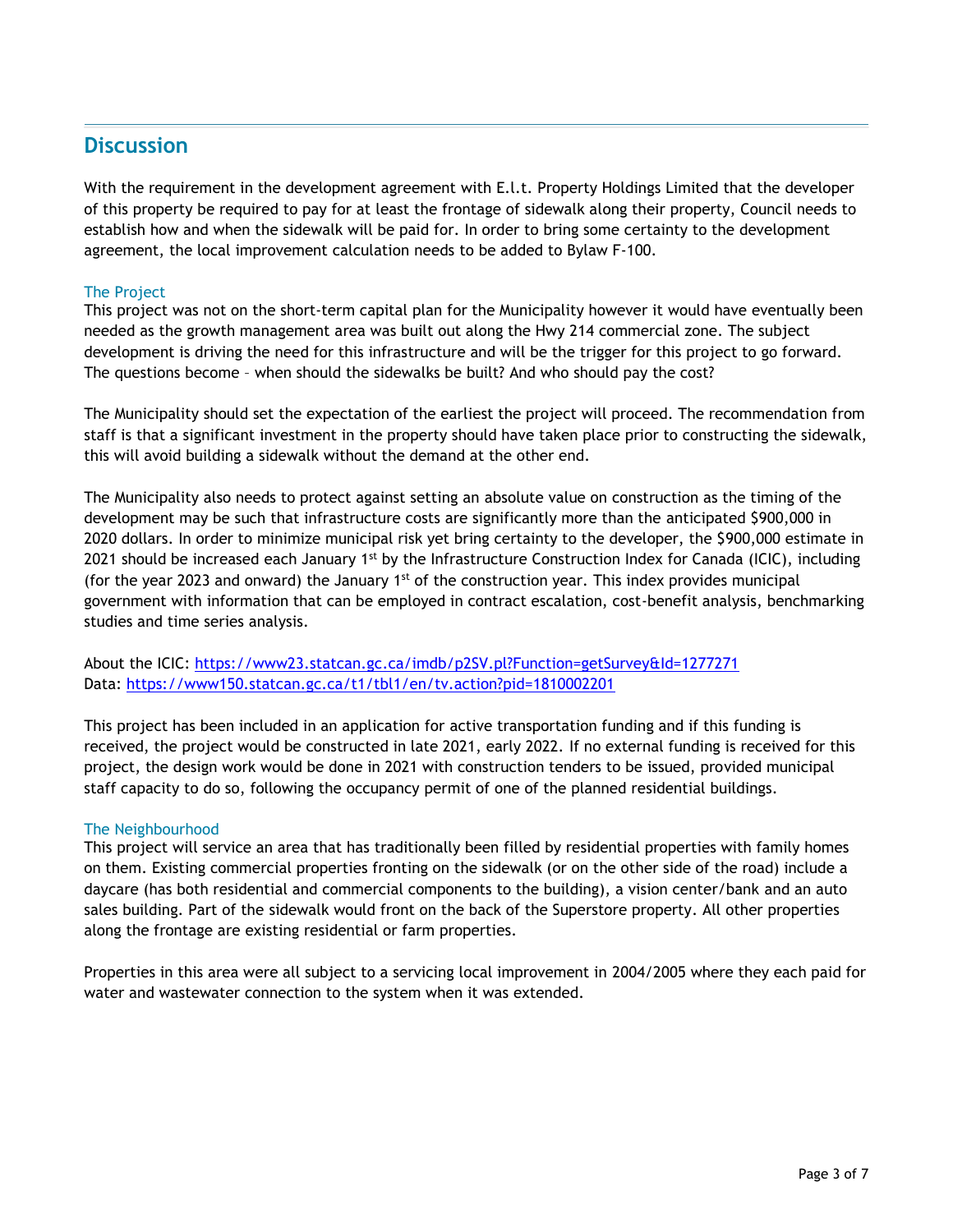

#### Funding Alternatives

Staff have prepared a table in Appendix A that shows the cost of the sidewalk if shared amongst all properties that front on the sidewalk. Using a proration based on frontage, the cost to E.l.t. Property Holdings Limited is estimated at \$132,985.

#### **Scenario 1: As an Active Transportation Project**

If this project is funded as part of the Active Transportation Funding application – Project Scope \$1.7m, this portion is to include a 3 meter-wide active transportation sidewalk.

Formula for project funding: E.l.t. Property Holdings Limited: \$132,985 Debt: (25% of project – E.l.t. Property Holdings Limited portion) Provincial/federal funding: 75%

#### **Scenario 2: As a Sidewalk Project**

If this project is funded as a stand-alone sidewalk project – Project Scope \$900,000, to include a 1.8m concrete sidewalk (same price as a 3m active transportation trail).

As a stand-alone project being driven by one particular development, staff would recommend the local improvement charge include an administration fee (payable to the project). This is consistent with other agreements where development has driven the administration of the municipality to facilitate a project to the benefit of one particular development/customer.

#### Estimate of Admin Fee:

The administration/engineering fee would cover all elements of establishing the local improvement charges, legal fees associated with the project, finance, engineering and project oversight. Council should consider a 5% to 10% administration fee – staff's recommendation is 7%.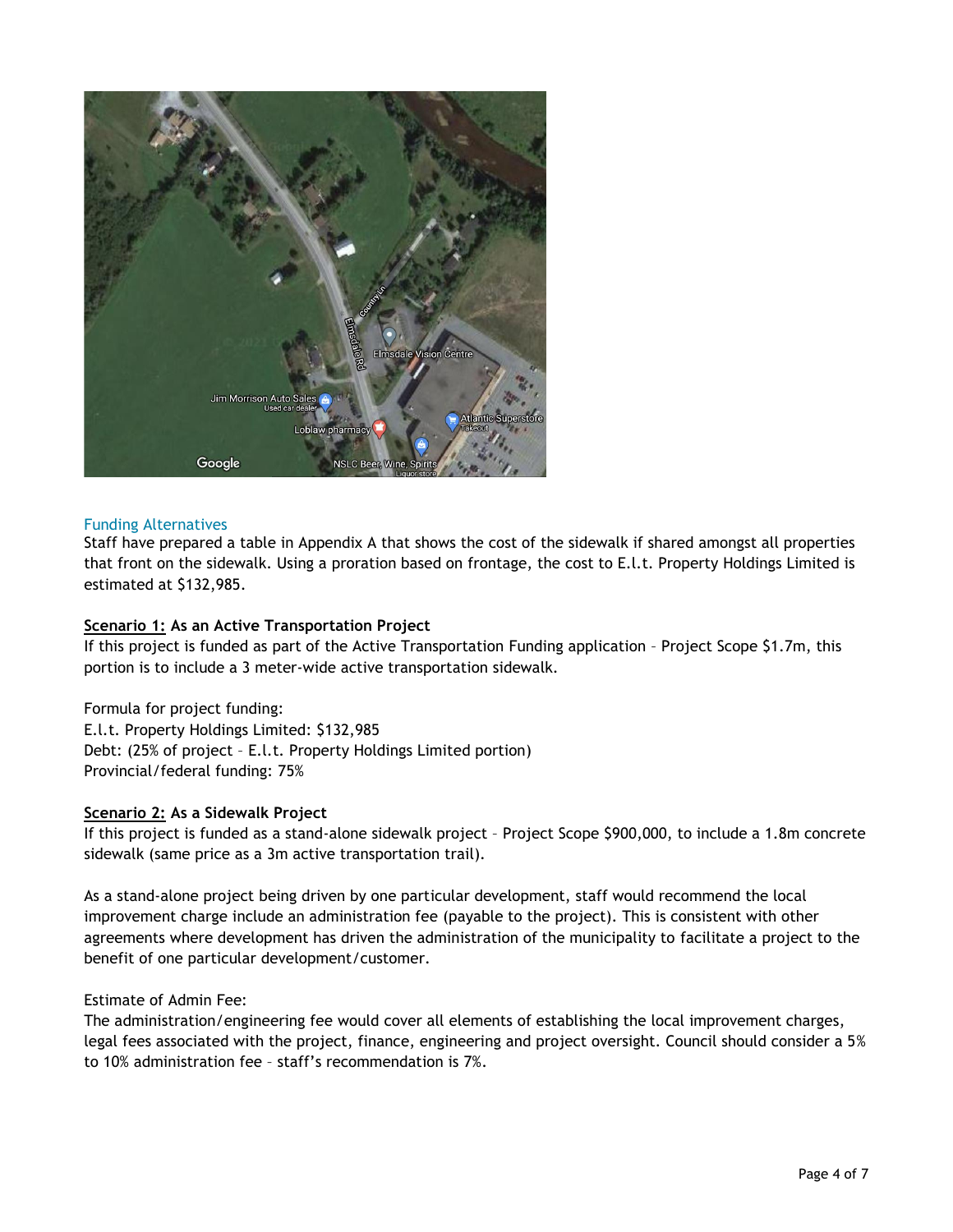#### **ADMINISTRATION FEE**

| <b>EST. PROJECT COST</b>                                                                                                                                                                                                                                                                                                                                                                                          | %age           | <b>ADMINISTRATION FEE</b> |
|-------------------------------------------------------------------------------------------------------------------------------------------------------------------------------------------------------------------------------------------------------------------------------------------------------------------------------------------------------------------------------------------------------------------|----------------|---------------------------|
| \$900,000                                                                                                                                                                                                                                                                                                                                                                                                         | 5              | \$45,000                  |
| \$900,000                                                                                                                                                                                                                                                                                                                                                                                                         | 5.5            | \$49,500                  |
| \$900,000                                                                                                                                                                                                                                                                                                                                                                                                         | 6              | \$54,000                  |
| \$900,000                                                                                                                                                                                                                                                                                                                                                                                                         | 6.5            | \$58,500                  |
| \$900,000                                                                                                                                                                                                                                                                                                                                                                                                         | $\overline{7}$ | \$63,000                  |
| \$900,000                                                                                                                                                                                                                                                                                                                                                                                                         | 7.5            | \$67,500                  |
| \$900,000                                                                                                                                                                                                                                                                                                                                                                                                         | 8              | \$72,000                  |
| \$900,000                                                                                                                                                                                                                                                                                                                                                                                                         | 8.5            | \$76,500                  |
| \$900,000                                                                                                                                                                                                                                                                                                                                                                                                         | 9              | \$81,000                  |
| \$900,000                                                                                                                                                                                                                                                                                                                                                                                                         | 9.5            | \$85,500                  |
| \$900,000                                                                                                                                                                                                                                                                                                                                                                                                         | 10             | \$90,000                  |
| Option 1 - LI/USR<br>E.l.t. Property Holdings Limited pays \$195,985 (Local Improvement + adr<br>being paid for by the Urban Service Rate through reserves/debt charges.<br>Option 2 - Full LI                                                                                                                                                                                                                    |                |                           |
| Full Local Improvement model based on frontage (see table - Appendix A<br>The cost to the residential/farm properties along the rou<br>\$30,000 to \$126,000 each).<br>This would be due and payable either upfront or over 10<br>This is not recommended as it is inconsistent with sidewa<br>on existing residential/commercial/farm properties.                                                                |                |                           |
| Option 3 - LI/USR/Future Development<br>E.l.t. Property Holdings Limited pays \$195,985 (Local Improvement + adr<br>being paid for by the Urban Service Rate through reserves/debt charges,<br>development fronting on Hwy 214                                                                                                                                                                                    |                |                           |
| Comparable is the Hwy #214 third lane project from 1998<br>Several large tracks of land, as well as properties on Cou<br>scenario to build out as the future development of these<br>Since 1998 Council has built several million dollars' wortl<br>charging future commercial development<br>When properties change to commercial, the USR paid wil<br>assessment, contributing significantly more to the overal |                |                           |
| <b>Summary of Options</b><br>Project is done as a part of the \$1.7 million active transportation<br>1)<br>Limited pays \$132,985 (Their portion based on frontage), with 75<br>remainder.                                                                                                                                                                                                                        |                |                           |

#### Formula for Sidewalk funding

As a sidewalk project, Council will need to consider who pays the remaining portion of the sidewalk (\$900,000 less the E.l.t. Property Holdings Limited).

#### **Option 1 – LI/USR**

E.l.t. Property Holdings Limited pays \$195,985 (Local Improvement + admin fee of 7%), with the remainder being paid for by the Urban Service Rate through reserves/debt charges.

#### **Option 2 – Full LI**

- The cost to the residential/farm properties along the route would be significant (range from \$30,000 to \$126,000 each).
- This would be due and payable either upfront or over 10 years.
- This is not recommended as it is inconsistent with sidewalk projects along Hwy #2 that fronted on existing residential/commercial/farm properties.

#### **Option 3 - LI/USR/Future Development**

E.l.t. Property Holdings Limited pays \$195,985 (Local Improvement + admin fee of 7%), with the remainder being paid for by the Urban Service Rate through reserves/debt charges, recovery from future commercial development fronting on Hwy 214

- Comparable is the Hwy #214 third lane project from 1998 (McDonald's intersection)
- Several large tracks of land, as well as properties on Country Lane, would make this a difficult scenario to build out as the future development of these properties is entirely unknown
- Since 1998 Council has built several million dollars' worth of sidewalks along Hwy 2 without charging future commercial development
- When properties change to commercial, the USR paid will be \$0.657/\$100 vs. \$0.07/\$100 of assessment, contributing significantly more to the overall debt burden of the USR.

# **Summary of Options**

1) Project is done as a part of the \$1.7 million active transportation project, E.l.t. Property Holdings Limited pays \$132,985 (Their portion based on frontage), with 75% external funding and GTR picks up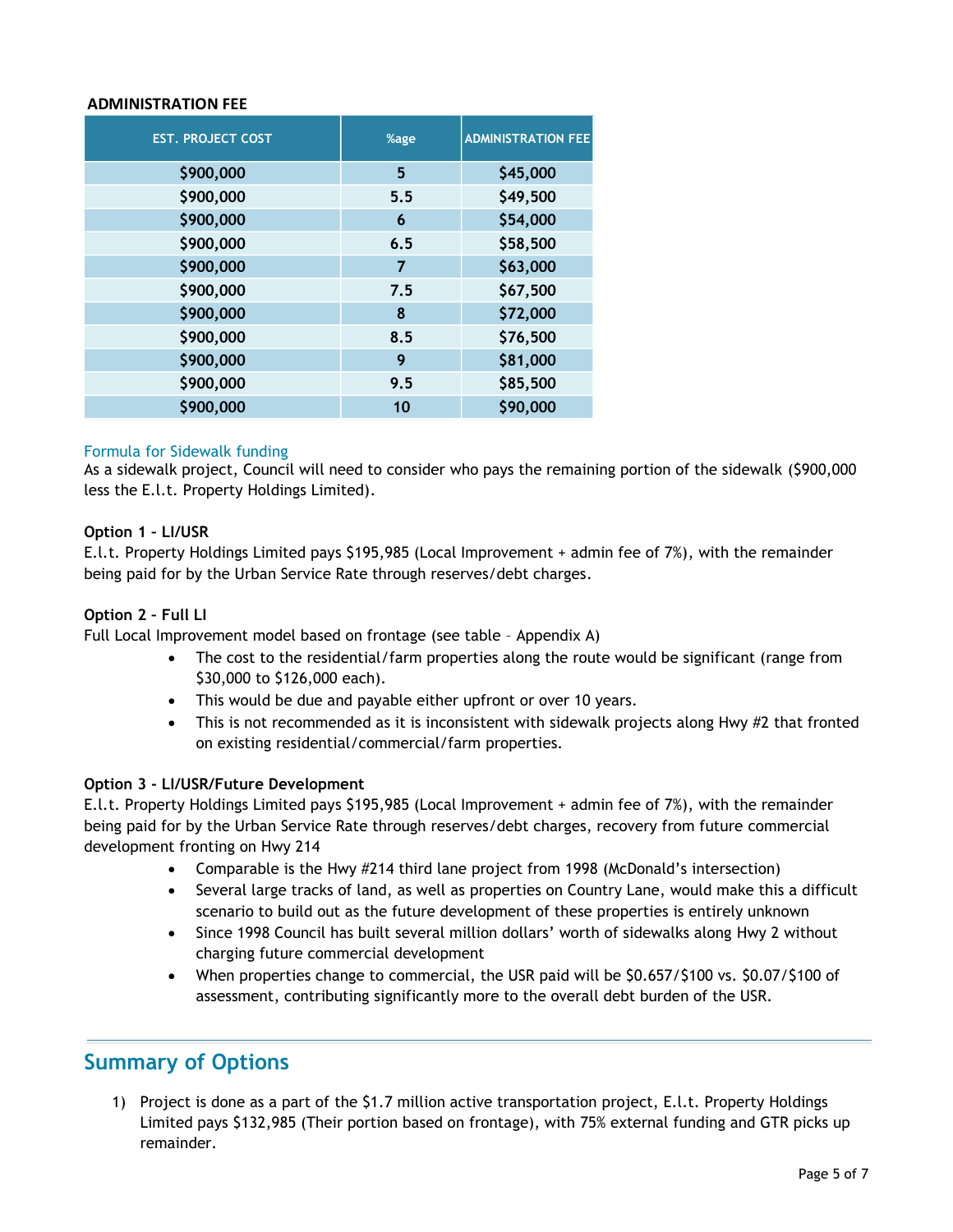- 2) Project is done as a \$900,000 sidewalk extension, E.l.t. Property Holdings Limited pays \$195,985 (Their portion based on frontage plus an administration fee of 7%), USR picks up the remainder.
- 3) Project is done as a \$900,000 sidewalk extension, E.l.t. Property Holdings Limited pays \$195,985 (Their portion based on frontage plus an administration fee of 7%), USR and future development pays the remainder (need to establish the formula and future triggers).

## **Conclusion**

E.l.t. Property Holdings Limited is driving the need for this sidewalk extension. Per the development agreement, they are required to pay for the sidewalk in front of the properties serviced by the development. The remainder of the properties around the development are established properties with no more direct benefit from a sidewalk extension than other properties throughout the Corridor who have seen sidewalks constructed in front of their property. The Urban Service Rate would normally pay for the extension of sidewalks and this case is no different, the timing of when the sidewalks would be needed is the element being affected by this development.

# **Recommendation**

It is recommended that, regardless of what type of sidewalk construction ends up happening out Hwy 214, E.l.t. Property Holdings Limited be charged \$132,985 which is the estimated cost of building the infrastructure. In the event that it is constructed as a stand-alone project an additional 7% administration fee to manage the project is recommended. Also, that the sidewalk not be constructed until there is significant investment in the property, namely an occupancy permit for the mixed-use building. As such, the following addition to bylaw F-100, Local Improvement Charges Bylaw are recommended for first reading:

### 9. ACTIVE TRANSPORTATION EXTENSION – PID 45085248

(a) The project involves the construction of 550 meters of active transportation routing extending along Hwy 214, from the existing sidewalk to the end of the subject properties. The estimated cost of the total project is \$900,000.

(b) The subject property shall be subject to a local improvement charge of \$132,985 for the subject infrastructure. If construction occurs in 2023 onwards, this charge will increase by the Infrastructure Construction Index for Canada, including the January 1<sup>st</sup> of the construction year.

(c) The subject property shall be subject to an administration fee of \$63,000 (7% of \$900,000) if the project is done as a standalone project. The administration fee is part of the local improvement charge for the purpose of the lien and collection.

(d) The local improvement charge will be payable at the issuance of a development permit for the mixed-use building in the development agreement.

(e) At the sole discretion of the Municipality, construction is contingent on the issuance of an occupancy permit for the mixed-use building in the development agreement.

(f) The local improvement will be a lien on the property once an engineering design tender is issued by the Municipality.